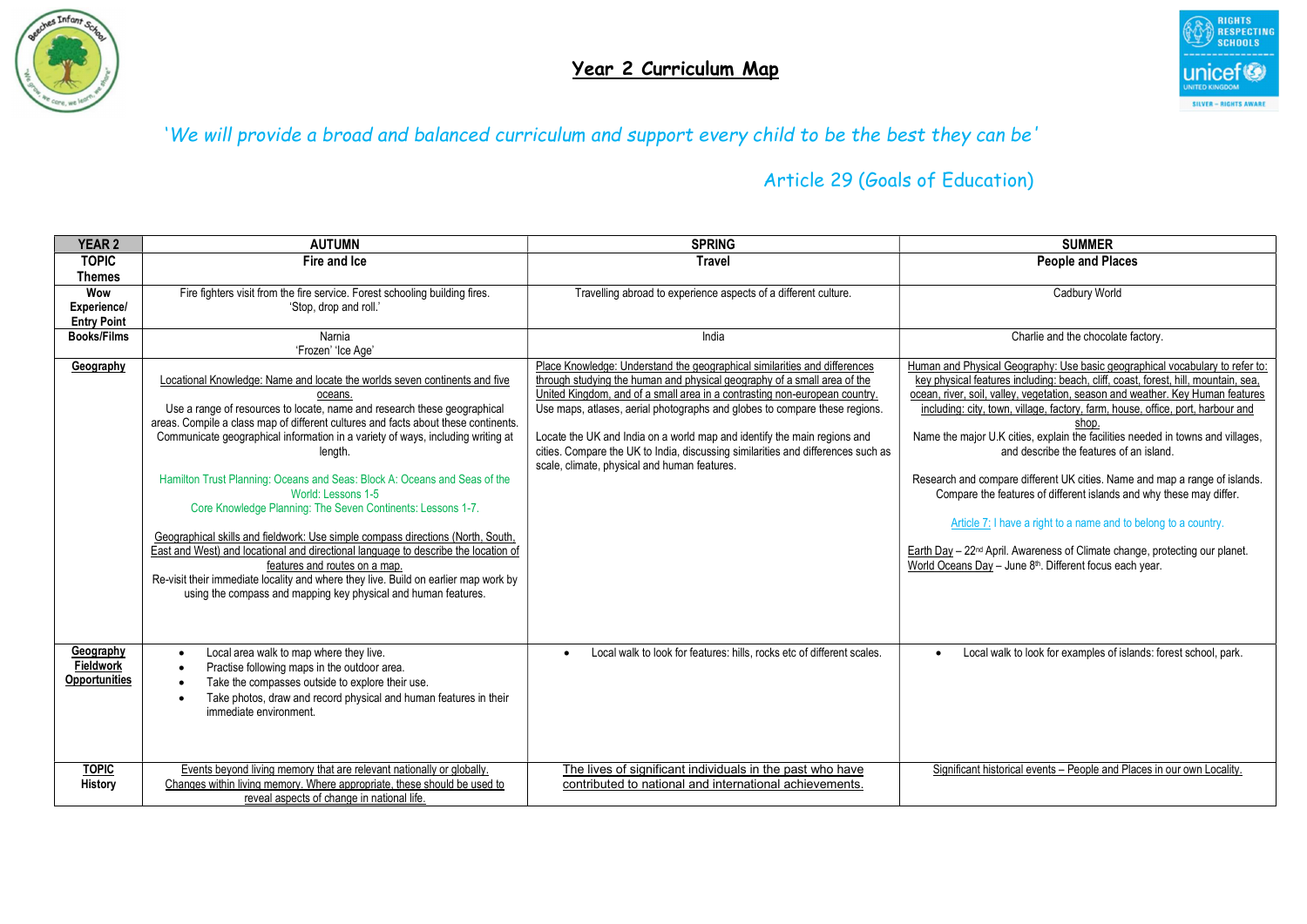



|     | The Great Fire of London<br>Hamilton Trust The Great Fire of London: Block A: Story of the Great Fire of<br>London Lessons 1-3.<br>Hamilton Trust The Great Fire of London: Block B: London of 1666 Lessons 1-5.<br>Hamilton Trust The Great Fire of London Block E: Fire Safety Then and Now<br>Lessons 1-3.<br><b>Explorers-Antarctic Past and Present</b><br>Hamilton Trust Famous for More than Five Minutes: Block J: Ice Explorers<br>Lessons 1-5<br>Article 24: I have the right to good quality health care, to clean water and good<br>food<br>Guy Fawkes Day - November 5th<br>Remembrance Sunday - November 10th<br>Black History Month - October | Discuss the key figure of Mother Theresa. Make links with Florence<br>Nightingale covered in year one. Look at how things improved. Discuss the<br>reasons why these changes happened.<br>Explore how this was an achievement for India. Map the changes on a<br>timeline.<br>Article 17: I have the right to get information in lots of ways, so long as it's<br>safe.              | Look at the development of Bourneville town. Discuss the factory and its<br>contribution to the development of the town. Discuss the Cadbury brothers and<br>their involvement in the development of Cadbury chocolate. Compare old and<br>new chocolate and how the factory has developed.<br>Article 13: I have the right to find out and share information.<br>Local Community and History Month - May. Increase awareness of local<br>history. Links to Cadbury World and the development of Bourneville.<br>Trip Links: Cadbury World. |
|-----|--------------------------------------------------------------------------------------------------------------------------------------------------------------------------------------------------------------------------------------------------------------------------------------------------------------------------------------------------------------------------------------------------------------------------------------------------------------------------------------------------------------------------------------------------------------------------------------------------------------------------------------------------------------|--------------------------------------------------------------------------------------------------------------------------------------------------------------------------------------------------------------------------------------------------------------------------------------------------------------------------------------------------------------------------------------|---------------------------------------------------------------------------------------------------------------------------------------------------------------------------------------------------------------------------------------------------------------------------------------------------------------------------------------------------------------------------------------------------------------------------------------------------------------------------------------------------------------------------------------------|
|     | Significant Individuals<br>Robert Falcon Scott (First British Explorer to reach the South Pole<br>and explore Antarctica)<br>Ernest Shackleton (Led four expeditions to the Antarctic)<br>Josephine Reynolds and Sue Batten. (First British female firefighters)                                                                                                                                                                                                                                                                                                                                                                                             | Significant Individuals<br>Mother Theresa.                                                                                                                                                                                                                                                                                                                                           | Significant Individuals<br>George Cadbury.<br>John Cadbury.                                                                                                                                                                                                                                                                                                                                                                                                                                                                                 |
|     | <b>Black History Links</b><br>Matthew Henson (Polar Explorer- Seven voyages to the Arctic)<br>Namira Salim (First Pakistani woman to reach the north and south<br>pole)<br>Hong Sung Taek (Korean explorer and the first in the world to reach<br>all 5 poles.<br>E. Dongchen (Chinese polar explorer who took part in 11 polar<br>expeditions)<br>London Fire Brigade Firefighters Website: Tiarna-Ann Pearce,<br>Rosale Jones (Jamaican) Emmanuel Williams.                                                                                                                                                                                                | <b>Black History Links</b>                                                                                                                                                                                                                                                                                                                                                           | <b>Black History Links</b><br>Bo San Cheung (Creator of Beau Cacao chocolate. Chinese<br>$\bullet$<br>heritage, operates in London)                                                                                                                                                                                                                                                                                                                                                                                                         |
| Art | ART: Ongoing: Sketchbooks, Self-portraits<br>Featured artist: Turner- fire paintings, Charcoal, pastels<br>Kapow Primary Art Planning: Yr2: Formal elements of Art Lessons 1 - 5 (Pattern,<br>texture, tone)<br>Article 29 - I have the right to an education which develops my personality and<br>respect for the environment, Art 31 (leisure, play & culture)                                                                                                                                                                                                                                                                                             | ART: Ongoing: Sketchbooks, Self-portraits<br>Kapow Primary Art Planning: Yr2:Art& Design Skills Lessons 1 - 6<br>Drawing for fun; 2. Shading; 3. Craft: Clay; 4. Design; Clarice Cliff; 5.<br>Craft: Weaving; 6. Painting skills<br>Article 29 - I have the right to an education which develops my personality and<br>respect for the environment, Art 31 (leisure, play & culture) | . ART: Ongoing: Sketchbooks, Self-portraits<br>Kapow Primary Art Planning: Yr2: Human Form; Sculpture & Mixed Media.<br>Focus on Architecture and Scupltures found in Birmingham: Iron Man Scuplture<br>- Antony Gormley<br>Article 29 - I have the right to an education which develops my personality and<br>respect for the environment, Art 31 (leisure, play & culture)                                                                                                                                                                |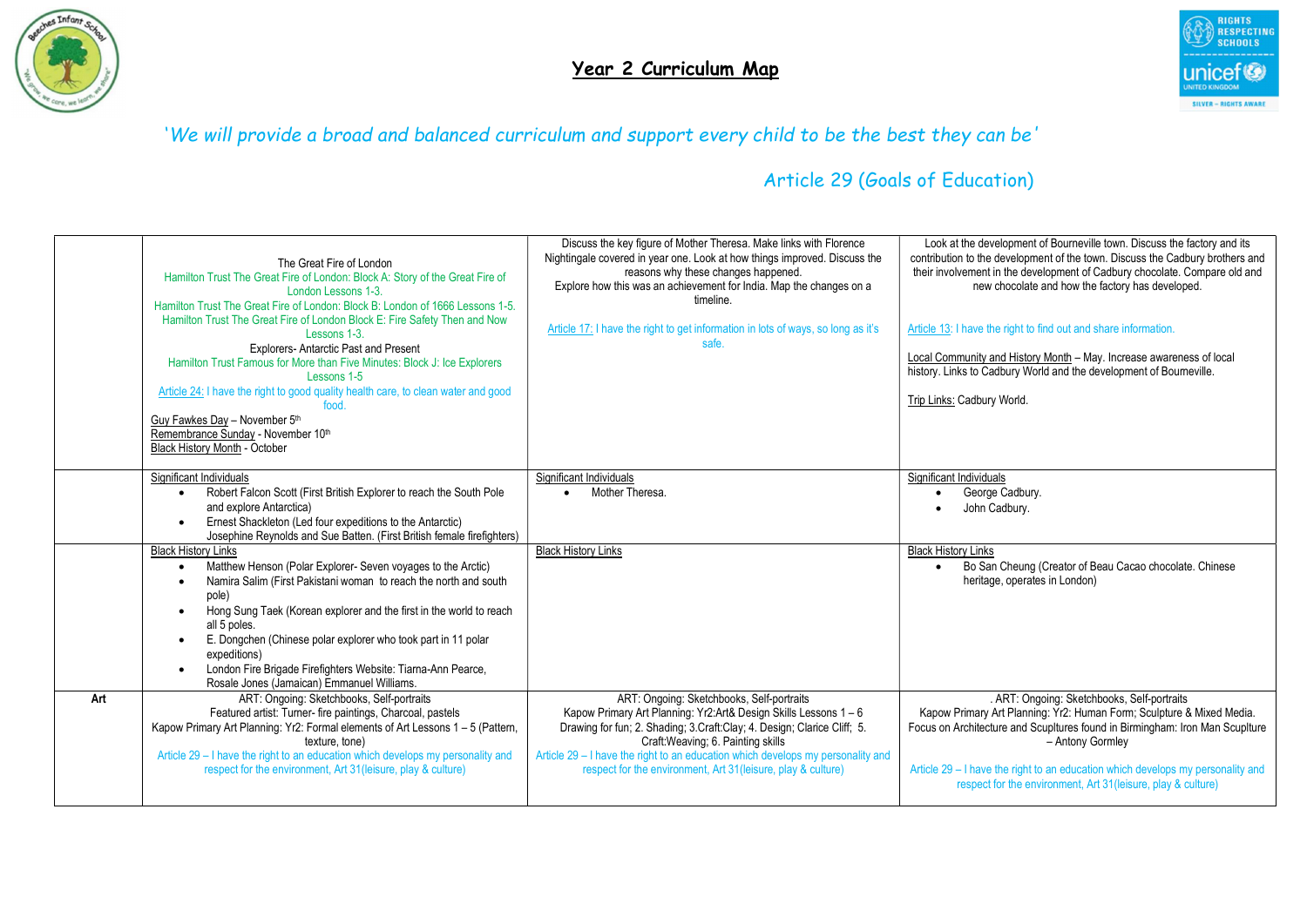



| Design and<br>Technology                   | DT: Puppets - linked to Christmas enterprise<br>Article 31 - I have the right to play, relax and join in with a range of cultural,<br>artistic and other recreational activities.                                                                                                                                                |                                     |                                  |                                     |                                          |                           | DT: Vehicles<br>Article 31 – I have the right to play, relax and join in with a range of cultural,<br>artistic and other recreational activities.                                                                                                                            |                                     | DT: Healthy eating - making pizzas<br>Article 24 – I have the right to nutritious food                                                                                                                             |                          |                                        |                          |
|--------------------------------------------|----------------------------------------------------------------------------------------------------------------------------------------------------------------------------------------------------------------------------------------------------------------------------------------------------------------------------------|-------------------------------------|----------------------------------|-------------------------------------|------------------------------------------|---------------------------|------------------------------------------------------------------------------------------------------------------------------------------------------------------------------------------------------------------------------------------------------------------------------|-------------------------------------|--------------------------------------------------------------------------------------------------------------------------------------------------------------------------------------------------------------------|--------------------------|----------------------------------------|--------------------------|
| Cross<br>Curricular<br>English             | Writing an diary extract - Samuel Peyps - History<br>Writing an account of Mary Seacole's life and Rosa Parks - Black History<br>Non – fiction fact file about their class creature.<br>Creating a diary about the life cycle of a chick - Science                                                                               |                                     |                                  |                                     |                                          |                           | Newspaper article and persuasive leaflet – How has an area been improved?<br>Geography<br>Writing a postcard - Geography<br>Writing instructions for Beebots - Maths/ICT - positional language                                                                               |                                     | Recipe for pizza!<br>Write a description about our local area - Geography<br>A chronological report about our visit to Cadbury's world.<br>Write a description about what plants you can find in the garden        |                          |                                        |                          |
| <b>Cross</b><br>Curricular<br><b>Maths</b> | Measuring in science – temperature of incubator, reading scales.<br>Measuring growth of the chicks over a period of 2 weeks.<br>Navigating a map of London - "How do I get out of here?!" History - Great Fire of<br>London, position and direction.<br>P.E - Dance – counting in beats of 8, 4, 2, links to positional language |                                     |                                  |                                     |                                          |                           | Data – How far does the car travel? DT, measuring in cms and presenting<br>information<br>Capacity – measuring water for plants. Science<br>Measuring - How high does the ball bounce? Calculate the difference<br>between results and analyse.<br>Data - create a bar chart |                                     | Measuring ingredients - grams and kilograms. DT<br>Reading scales - temperature - DT<br>Facts about time - History, time problems to solve<br>P.E - Games - links to fluency. Can you do 5 jumps? What is 10 more? |                          |                                        |                          |
| <b>Author Focus</b><br><b>During RFP</b>   | Dick King - Smith<br>Roald Dahl                                                                                                                                                                                                                                                                                                  |                                     |                                  |                                     | Anne Fine<br>Michael Rosen               |                           |                                                                                                                                                                                                                                                                              | Enid Blyton<br>Michael Moporgo      |                                                                                                                                                                                                                    |                          |                                        |                          |
|                                            | Autumn 1<br><b>Autumn 2</b>                                                                                                                                                                                                                                                                                                      |                                     |                                  | Spring 1<br><b>Spring 2</b>         |                                          |                           | Summer 1                                                                                                                                                                                                                                                                     |                                     | Summer 2                                                                                                                                                                                                           |                          |                                        |                          |
|                                            | Poetry/<br><b>Description</b><br>$(3 \text{ wks})$                                                                                                                                                                                                                                                                               | <b>Fiction</b><br>$(3 \text{ wks})$ | Non<br><b>Fiction</b><br>(3 wks) | <b>Fiction</b><br>$(3 \text{ wks})$ | Poetry/<br><b>Description</b><br>(3 wks) | <b>Fiction</b><br>(3 Wks) | <b>Non Fiction</b><br>$(3 \text{ wks})$                                                                                                                                                                                                                                      | <b>Fiction</b><br>$(3 \text{ wks})$ | Poetry/<br><b>Description</b><br>(2wks)                                                                                                                                                                            | <b>Fiction</b><br>(2wks) | <b>Non</b><br><b>Fiction</b><br>(3wks) | <b>Fiction</b><br>(3wks) |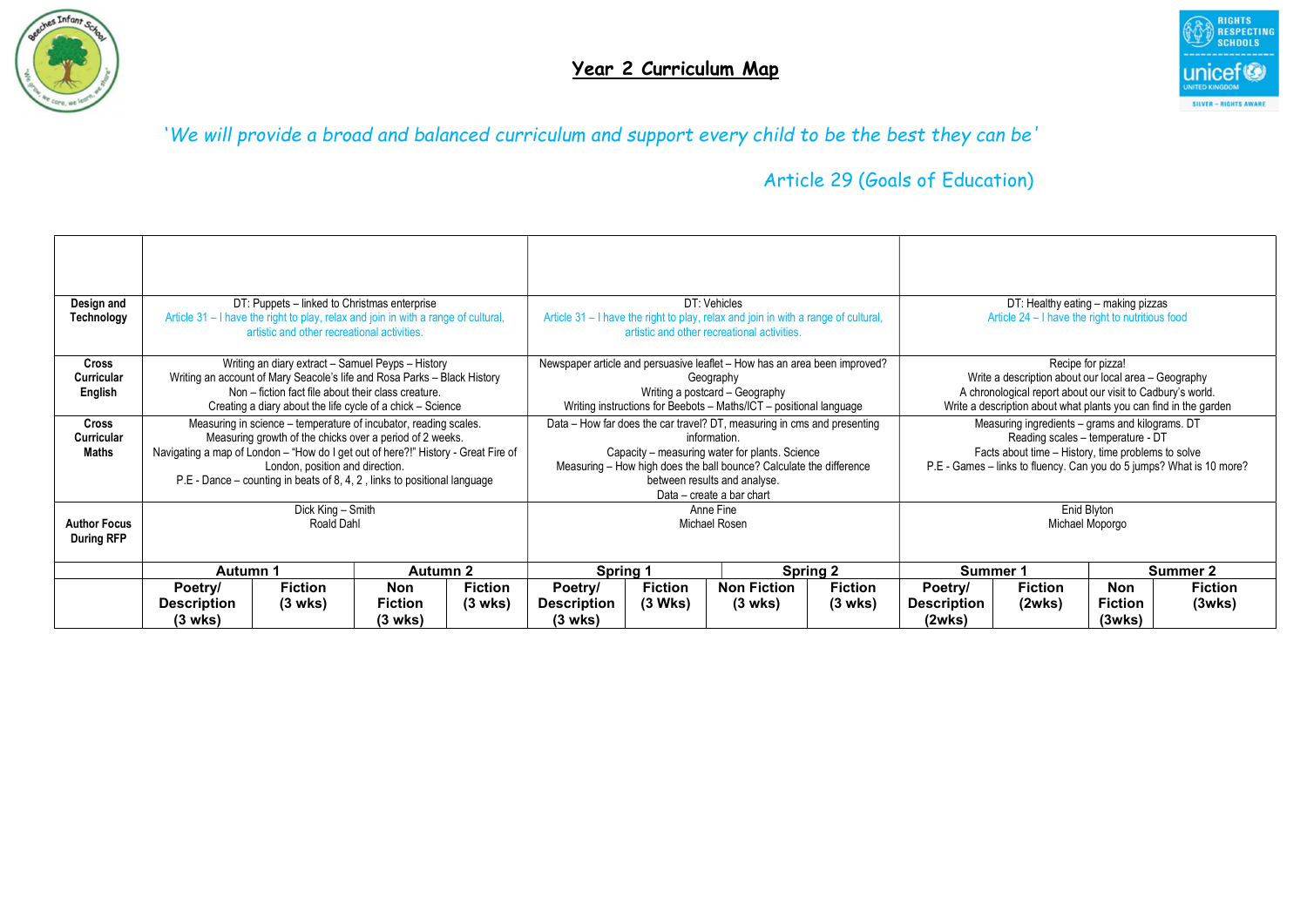



| <b>English</b> | <b>Text</b>                                                                               | <b>Text</b>                     | <b>Text</b>             | <b>Text</b>                                                                                                   | <b>Text</b>                                                       | <b>Text</b>                                                                        | <b>Text</b>                           | <b>Text</b>                                                                                     | <b>Text</b>                                                  | <b>Text</b>                                             | <b>Text</b>   | <b>Text</b>         |
|----------------|-------------------------------------------------------------------------------------------|---------------------------------|-------------------------|---------------------------------------------------------------------------------------------------------------|-------------------------------------------------------------------|------------------------------------------------------------------------------------|---------------------------------------|-------------------------------------------------------------------------------------------------|--------------------------------------------------------------|---------------------------------------------------------|---------------|---------------------|
|                | Tell me a                                                                                 | The Dragon                      | How to                  | <b>Hansel</b>                                                                                                 | A First                                                           | Orion and                                                                          |                                       | <b>Traditional</b>                                                                              | A First                                                      | <b>Genre</b>                                            | Dino-         | The Boy Who         |
|                | dragon                                                                                    | <b>Machine</b>                  | wash a                  | and                                                                                                           | <b>Poetry Book</b>                                                | <b>The Dark</b>                                                                    | Local area                            | <b>Dick</b>                                                                                     | <b>Poetry Book</b>                                           | <b>Disgusting</b>                                       | <b>Dinner</b> | <b>Cried Ninja</b>  |
|                |                                                                                           |                                 | woolly                  | Gretel                                                                                                        | $-Pie$                                                            |                                                                                    |                                       | Whittington                                                                                     | $-Pie$                                                       | <b>Sandwich</b>                                         | $\mathbf{s}$  |                     |
|                | <b>Genre</b>                                                                              | <b>Genre</b>                    | mammoth                 |                                                                                                               | <b>Corbett</b>                                                    | <b>Genre</b>                                                                       | <b>Genre</b>                          |                                                                                                 | <b>Corbett</b>                                               | <b>Genre</b>                                            |               | <b>Genre</b>        |
|                | Poetry                                                                                    | Overcoming                      |                         | <b>Genre</b>                                                                                                  |                                                                   | Overcomin                                                                          |                                       | <b>Genre</b>                                                                                    | <b>Hey little</b>                                            | Finding/losing                                          | <b>Genre</b>  | <b>Journey Tale</b> |
|                |                                                                                           | a monster                       | <b>Genre</b>            | <b>Traditional</b><br>tales                                                                                   |                                                                   | g Fear                                                                             |                                       | <b>Traditional</b><br>tales                                                                     | bug                                                          | tale                                                    |               |                     |
|                | <b>Focus</b>                                                                              |                                 | <b>Instructions</b>     |                                                                                                               | <b>Genre</b>                                                      |                                                                                    | <b>Non</b>                            |                                                                                                 |                                                              | <b>Focus</b>                                            | Report        | <b>Focus</b>        |
|                | <b>Description</b>                                                                        | <b>Focus</b>                    |                         |                                                                                                               | Poetry                                                            | <b>Focus</b>                                                                       | chronological                         |                                                                                                 | <b>Genre</b>                                                 | Events/                                                 | <b>S</b>      | Characterisation    |
|                |                                                                                           | Settings/<br><b>Openings</b>    |                         | <b>Focus</b>                                                                                                  | <b>Focus</b>                                                      | Settings/                                                                          | report                                | <b>Focus</b>                                                                                    | Poetry                                                       | <b>Description</b>                                      |               | <b>Dialogue</b>     |
|                |                                                                                           | And endings                     |                         |                                                                                                               | <b>Description</b>                                                | <b>Openings</b>                                                                    |                                       | <b>Settings</b>                                                                                 | <b>Focus</b>                                                 |                                                         |               |                     |
|                |                                                                                           |                                 |                         | <b>Characteris</b>                                                                                            |                                                                   | and                                                                                |                                       | Characterisat                                                                                   | <b>Description</b>                                           |                                                         |               |                     |
|                |                                                                                           |                                 |                         | ation                                                                                                         |                                                                   | Ending                                                                             |                                       | ion                                                                                             |                                                              |                                                         |               |                     |
| <b>Maths</b>   | Number: Place value Number: 4 wks                                                         |                                 |                         |                                                                                                               |                                                                   | Number: Multiplication and Division- 4 wks<br>Consolidation of the four operations |                                       |                                                                                                 |                                                              |                                                         |               |                     |
|                | Rotating units (2 wks)                                                                    |                                 |                         | Statistics- 2 Wk                                                                                              |                                                                   |                                                                                    |                                       |                                                                                                 |                                                              |                                                         |               |                     |
|                | Measurement: Capacity, Mass & Temperature<br>Measurement: Time                            |                                 |                         | Rotating units (1 wk)                                                                                         |                                                                   |                                                                                    | Problem solving and efficient methods |                                                                                                 |                                                              |                                                         |               |                     |
|                | Measurement: Money                                                                        |                                 |                         | Measurement: Length and Height<br>Measurement: Position and direction                                         |                                                                   |                                                                                    |                                       |                                                                                                 |                                                              |                                                         |               |                     |
|                |                                                                                           | Addition and Subtraction- 3 wks |                         |                                                                                                               |                                                                   |                                                                                    | Geometry: Properties of Shape 3 wks   |                                                                                                 |                                                              |                                                         |               |                     |
|                |                                                                                           | Rotating units (2 wk)           |                         |                                                                                                               |                                                                   |                                                                                    | Number: Fractions 3 wks               |                                                                                                 |                                                              |                                                         |               |                     |
|                | Measurement: Capacity, Mass & Temperature<br>Measurement: Time                            |                                 |                         | Rotating units (1 wk)<br>Measurement: Length and Height                                                       |                                                                   |                                                                                    |                                       |                                                                                                 |                                                              |                                                         |               |                     |
|                | Measurement: Money                                                                        |                                 |                         |                                                                                                               | Measurement: Position and direction                               |                                                                                    |                                       |                                                                                                 |                                                              |                                                         |               |                     |
|                |                                                                                           |                                 |                         |                                                                                                               |                                                                   |                                                                                    |                                       |                                                                                                 |                                                              |                                                         |               |                     |
| <b>Science</b> | Animals including humans                                                                  |                                 |                         |                                                                                                               | Uses of everyday materials                                        | <b>Plants</b>                                                                      |                                       |                                                                                                 | Living things and their habitats                             |                                                         |               |                     |
|                | <b>Science Scenario</b>                                                                   |                                 |                         |                                                                                                               | <b>Science Scenario</b>                                           |                                                                                    |                                       | <b>Science Scenario</b>                                                                         |                                                              |                                                         |               |                     |
|                | All baby animals are lost and need to                                                     |                                 | <b>Science Scenario</b> |                                                                                                               | Letter from nature centre asking                                  |                                                                                    |                                       | Or which plants to plant in a new area of their park.                                           |                                                              |                                                         |               |                     |
|                | find mothers.                                                                             |                                 |                         |                                                                                                               | Best paper towel to mop up spillage from cat pushing over drinks. |                                                                                    | them to investigate snail snacks -    |                                                                                                 |                                                              | Do different plants prefer to live in different places? |               |                     |
|                | Stranded in the forest - Basic needs<br>Sending a secret message to a friend - Wax resist |                                 |                         | Which plants do snails like best                                                                              |                                                                   |                                                                                    |                                       |                                                                                                 |                                                              |                                                         |               |                     |
|                | What is the best exercise to keep fit?<br>would be the best.                              |                                 |                         | Inspector gadget needs to bounce to the tallest building - which ball<br><b>Working Scientifically Skills</b> |                                                                   |                                                                                    |                                       | <b>Working scientifically</b>                                                                   |                                                              |                                                         |               |                     |
|                | <b>Working Scientifically Skills</b>                                                      |                                 |                         | Observing closely, using<br>$\bullet$                                                                         |                                                                   |                                                                                    |                                       | Observing closely, using simple equipment e.g. ice activities.<br>Identify and classify things. |                                                              |                                                         |               |                     |
|                | <b>Working Scientifically Skills</b><br>Make and record observations<br>$\bullet$         |                                 |                         |                                                                                                               | simple equipment                                                  |                                                                                    |                                       |                                                                                                 | Gather and collect and record data to help answer questions. |                                                         |               |                     |
|                | Performing simple tests<br>and simple comparisons<br>$\bullet$                            |                                 |                         |                                                                                                               | Using their observations                                          |                                                                                    |                                       |                                                                                                 |                                                              |                                                         |               |                     |
|                | Use scientific language<br>$\bullet$                                                      |                                 |                         |                                                                                                               | and ideas to suggest                                              |                                                                                    |                                       |                                                                                                 | Article 24 (health and health services)                      |                                                         |               |                     |
|                |                                                                                           |                                 |                         |                                                                                                               |                                                                   |                                                                                    | answers to questions.                 |                                                                                                 |                                                              |                                                         |               |                     |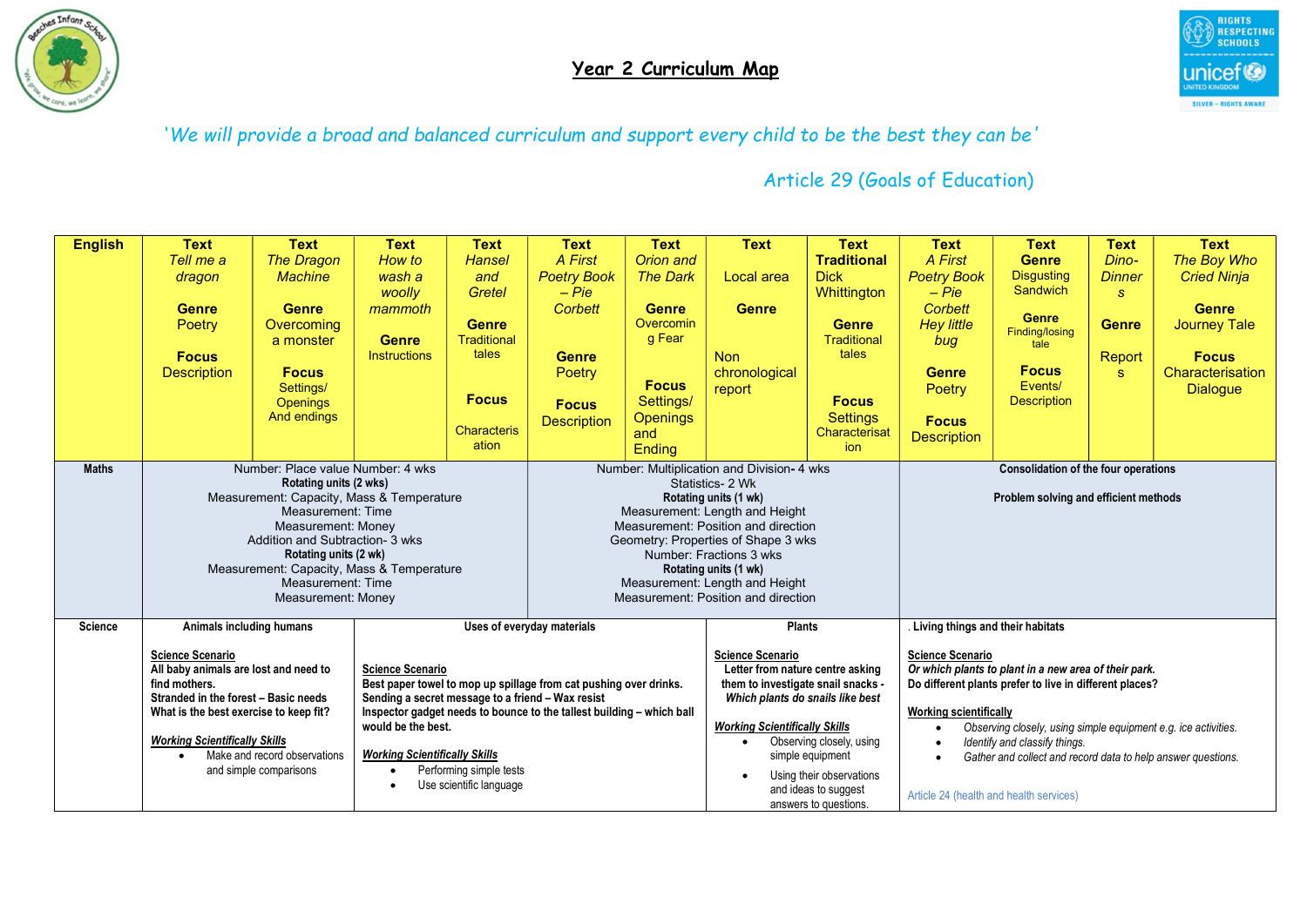



|               | Using their observations and<br>ideas to suggest answers to                                                                                                                                                                                                                                                                                                                                                                                                                                                                                                                                                                                                                                                                                                                                                                                                                                                                | Identifying and classifying |                                                                                                                                                                                                                                                                                                                                                                                                                                                                             | Identifying and classifying.<br>$\bullet$<br>Performing simple tests.                                                                                                                                                                                                                                                                                                                                                                                                                                           |                                                                                                                                                                                                                                                                                                                                                   |                                                                                                                                                                                                                            |  |
|---------------|----------------------------------------------------------------------------------------------------------------------------------------------------------------------------------------------------------------------------------------------------------------------------------------------------------------------------------------------------------------------------------------------------------------------------------------------------------------------------------------------------------------------------------------------------------------------------------------------------------------------------------------------------------------------------------------------------------------------------------------------------------------------------------------------------------------------------------------------------------------------------------------------------------------------------|-----------------------------|-----------------------------------------------------------------------------------------------------------------------------------------------------------------------------------------------------------------------------------------------------------------------------------------------------------------------------------------------------------------------------------------------------------------------------------------------------------------------------|-----------------------------------------------------------------------------------------------------------------------------------------------------------------------------------------------------------------------------------------------------------------------------------------------------------------------------------------------------------------------------------------------------------------------------------------------------------------------------------------------------------------|---------------------------------------------------------------------------------------------------------------------------------------------------------------------------------------------------------------------------------------------------------------------------------------------------------------------------------------------------|----------------------------------------------------------------------------------------------------------------------------------------------------------------------------------------------------------------------------|--|
| <b>PSHE</b>   | questions<br>Establish class charters and positive<br>classroom environment<br>What makes a good friend?                                                                                                                                                                                                                                                                                                                                                                                                                                                                                                                                                                                                                                                                                                                                                                                                                   | What is bullying?           | What jobs do people do?                                                                                                                                                                                                                                                                                                                                                                                                                                                     | What helps us keep safe?                                                                                                                                                                                                                                                                                                                                                                                                                                                                                        | What helps us grow and stay<br>healthy?<br>Article 24 (health and health services)                                                                                                                                                                                                                                                                | How do we recognise our feelings?                                                                                                                                                                                          |  |
| <b>UNICEF</b> | <b>First Steps to Rights:</b><br>Unit 1: Introducing Basic Rights & Class Charters<br>Unit 4: Food - Have you got enough to eat?<br>Unit 5: Water – make links between own lives and lives of others                                                                                                                                                                                                                                                                                                                                                                                                                                                                                                                                                                                                                                                                                                                       |                             | <b>First Steps to Rights:</b><br>Unit 3: Homes - What makes a home?<br>Unit 6: Play - Play around the world - recognise similarities and<br>differences between own lives and lives of others<br>Unit 9: Safety – Who is safe? – compare own experiences to<br>those of others                                                                                                                                                                                              |                                                                                                                                                                                                                                                                                                                                                                                                                                                                                                                 | <b>First Steps to Rights:</b><br>Unit 2: Family - Give and take<br>Unit 7: Cooperation - A traditional story<br>Unit 8: Diversity - Is it fair?                                                                                                                                                                                                   |                                                                                                                                                                                                                            |  |
| Computing     | <b>Purple Mash</b><br><b>Purple Mash</b><br>2 weeks - Transition period from Year 1 to<br>Unit 2 - Online Safety (2 weeks)<br>Year 2. Using the laptops, logging on and<br>$(art.12 - being taken seriously)$<br>switching off. (art 16 - keeping thing<br>(art.16 - keepings things private)<br>(art. 19 – protected from harm)<br>private)<br>Using paint to create class characters.<br>(art. 29 – teaching respect)<br>(art.13 – find out information)<br>$(art. 34 - sexual abuse)$<br>Unit $1 -$ Coding (5 weeks)<br>Unit 3 - Spreadsheets (4 weeks)<br>(art.16 - keepings things private)<br>(art.16 - keepings things private)<br>(art.28 - right to an education)<br>$(art.28 - right to an education)$<br>$(art.17 - right to get information)$<br>(art.17 – right to get information)<br>Self-image and self-identity<br><b>Online Relationships</b><br><b>Online Reputation</b><br><b>Privacy and Security</b> |                             | <b>Purple Mash</b><br>Unit $4 -$ Questioning (5)<br>weeks)<br>(art.12 - being taken<br>seriously)<br>$(\text{art.13} - \text{find out})$<br>information)<br>$(art.16 - keepings things)$<br>private)<br>(art $17$ – right to get<br>information safely)<br>$(art.28 - right to an$<br>education)<br>Health, well-being and<br>lifestyle<br>Safer Internet Day $-9th$<br>February<br>Self-image and self-identity<br><b>Online Relationships</b><br><b>Online Reputation</b> | <b>Purple Mash</b><br>Unit 5 - Effective Searching (3 weeks)<br>(art.12 - being taken seriously)<br>$(art.13 - find out information)$<br>(art. 16 - keepings things private)<br>(art 17 - right to get information safely)<br>(art.19 – protected from harm)<br>(art. 29 - teaching respect)<br>$(art. 34 - sexual abuse)$<br><b>Managing Online Information</b><br>Unit 6 Creating Pictures (lessons 1-2)<br>(art. 16 - keepings things private)<br>(art.28 - right to an education)<br><b>Online Bullying</b> | <b>Purple Mash</b><br>Unit 6 Creating Pictures (lessons 3-5)<br>(art. 16 – keepings things private)<br>$(\text{art.}28 - \text{right to an education})$<br><b>Online Bullying</b><br>Unit 7 - Making Music (3 lessons)<br>(art.16 - keepings things private)<br>(art 17 - right to get information<br>safely)<br>(art.28 - right to an education) | <b>Purple Mash</b><br>Unit 8 - Presenting Ideas (4 weeks)<br>(art.16 - keepings things private)<br>(art 17 – right to get information<br>safely)<br>(art.28 – right to an education)<br><b>Managing Online Information</b> |  |